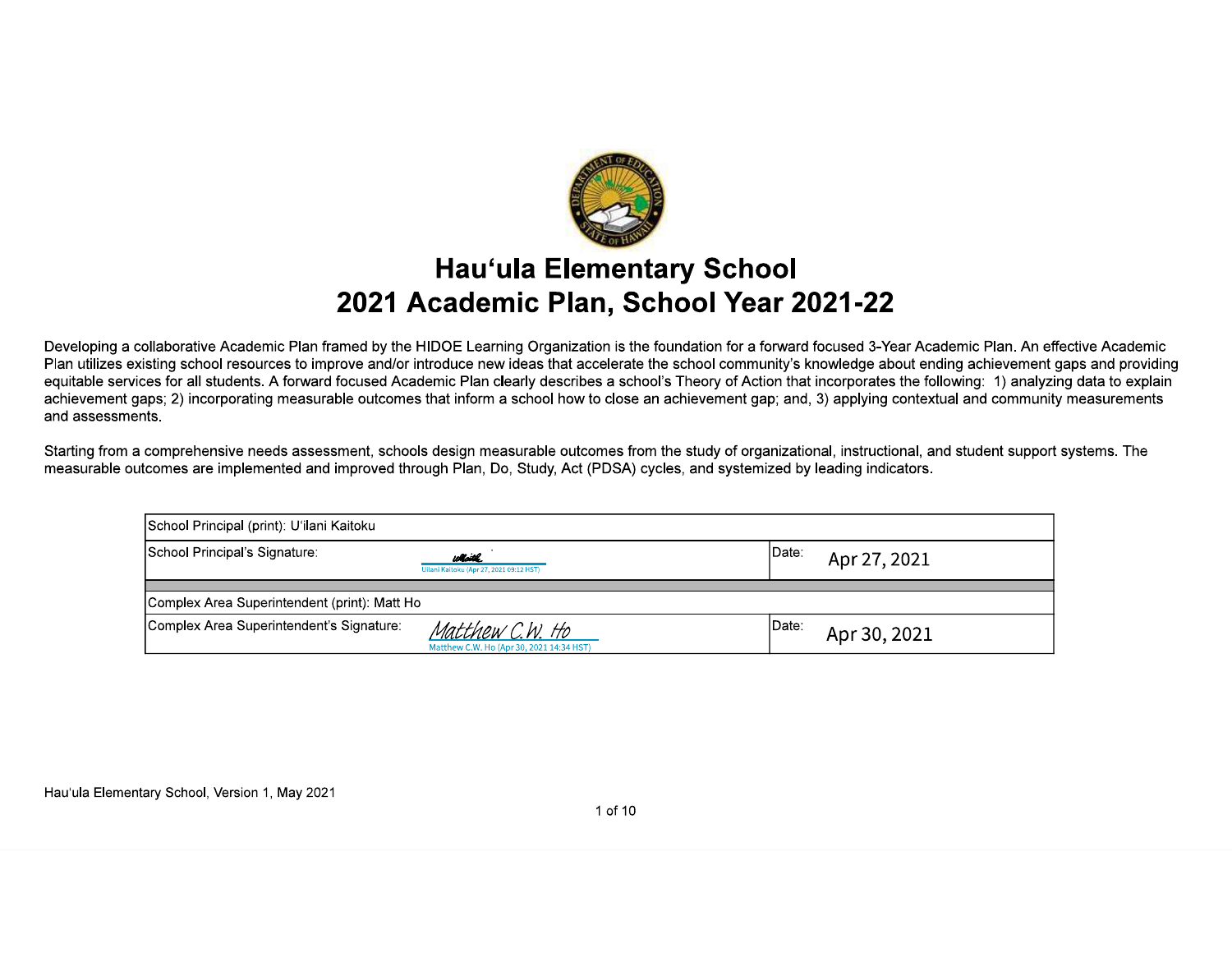# **HIDOE Learning Organization**

**Pipeline of Emerging Ideas:** To prepare for emerging trends, advancements and changes that impact education, ideas are tried and vetted by our schools and teams, some will advance to support the core.

The Pipeline of Emerging Ideas is linked to the HIDOE 2020-30 Strategic Plan (page 5).

**Innovation in Support of the Core:** New strategies and systems for delivering teaching and learning. High-Impact strategies: School Design, Teacher Collaboration, Student Voice.

The 3-Year Academic Plan incorporates School Design and Student Voice for **Innovation in Support of the Core** (pages 3-4)**.**

**Teaching & Learning Core:** Focus: equity and excellence in core curriculum and supports.

The 3-Year Academic Plan is structured by the HIDOE Learning Organization, and it is founded on the **Teaching & Learning Core** (page 2).

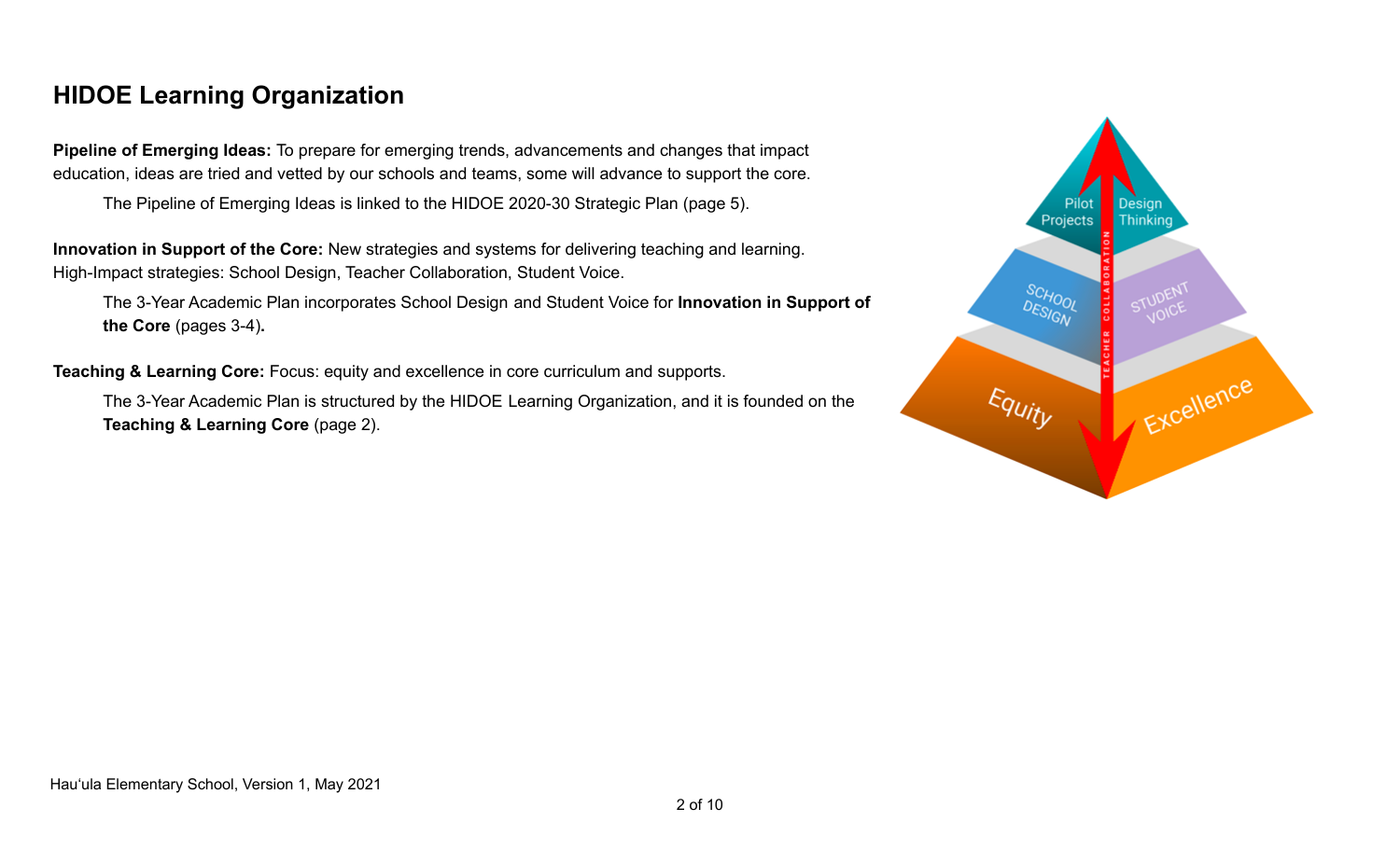

# **Teaching & Learning Core: Equity and Excellence**

In order to address equity, list the targeted subgroup(s) and their identified needs. Specifying enabling activities in the academic plan should address identified subgroup(s) and their needs.

| <b>Achievement Gap</b>                                                                                                                                                                                                                                                                                                                                                                                                                                                                                                                                                                                                                                                                                                                                                                                                                                                                                                                                                                                                                                                                                                            | <b>Theory of Action</b>                                                                                                                                                                                                                                                                                                                                                                                                                                                                                                                                                                                                                                                                                                                                                                                                                                                                                                                                                                                                                                                                         | <b>Enabling Activity</b>                                                                                                                                                                                                                                                                                                                                                                                                                                                                                                                                                                                                                                                                                                                                                                                                                                                                                                                                                                                                                                             |
|-----------------------------------------------------------------------------------------------------------------------------------------------------------------------------------------------------------------------------------------------------------------------------------------------------------------------------------------------------------------------------------------------------------------------------------------------------------------------------------------------------------------------------------------------------------------------------------------------------------------------------------------------------------------------------------------------------------------------------------------------------------------------------------------------------------------------------------------------------------------------------------------------------------------------------------------------------------------------------------------------------------------------------------------------------------------------------------------------------------------------------------|-------------------------------------------------------------------------------------------------------------------------------------------------------------------------------------------------------------------------------------------------------------------------------------------------------------------------------------------------------------------------------------------------------------------------------------------------------------------------------------------------------------------------------------------------------------------------------------------------------------------------------------------------------------------------------------------------------------------------------------------------------------------------------------------------------------------------------------------------------------------------------------------------------------------------------------------------------------------------------------------------------------------------------------------------------------------------------------------------|----------------------------------------------------------------------------------------------------------------------------------------------------------------------------------------------------------------------------------------------------------------------------------------------------------------------------------------------------------------------------------------------------------------------------------------------------------------------------------------------------------------------------------------------------------------------------------------------------------------------------------------------------------------------------------------------------------------------------------------------------------------------------------------------------------------------------------------------------------------------------------------------------------------------------------------------------------------------------------------------------------------------------------------------------------------------|
| Identify and describe an achievement gap including but not limited<br>to Special Education or English Learners or any other sub group.<br>The description must be gathered from a CNA such as Title I,<br>WASC Self Study, International Baccalaureate, and may include<br>additional local measurements.<br><b>STRIVE HI</b><br>Math - Meeting Standard: 2017-18 (25%), 2018-2019 (27%)<br>Math Growth: 2017-18 (49), 2018-19 (46)<br>Math Gap: 2017-18 (48), 2018-19 (27)<br>iReady Math Growth: 2018-29 (44%)<br>ELA - Meeting Standard: 2017-18 (31%), 2018-19 (37%)<br>ELA Growth: 2017-18 (61), 2018-19 (52)<br>ELA Gap: 2017-18 (38), 2018-19 (28)<br>iReady Reading Growth: 2018-29 (61%)<br>Science Proficiency: 2017-18 (36%), 2018-19 (40%)<br>3rd Grade Advanced Reading: 2017-18 (57%), 2018-19 (74%)<br><b>SBA PROFICIENCY</b><br>ELL 2017-18 (27%), 2018-19 (33%)<br>IDEA 2017-18 (32%), 2018-19 (36%)<br>SES 2017-18 (27%), 2018-19 (33%)<br><b>IREADY DIAGNOSTIC</b><br>On Grade level: Dec 2018 (11%), Dec 2019 (23%)<br>Approaching: Dec 2018 (56%), Dec 2019 (62%)<br>At Risk: Dec 2018 (33%), Dec 2019 (23%) | What is your Theory of Action (if-then) to improve the achievement<br>gap?<br>If Hau'ula fosters a safe and positive learning environment,<br>then we will be able to improve the percent of students<br>participating and engaging in their learning.<br>If Hau'ula implements tiered systems of support<br>academically, socially and emotionally, then we will be able<br>to improve the learning gaps by ensuring that all students<br>have the skills, strategies and tools they need to be<br>successful.<br>If Hau'ula builds our community and family partnerships,<br>then we will be able to improve the learning gaps by<br>tapping into resources beyond the classroom to provide<br>students with 21st Century opportunities.<br>If Hau'ula is clear about their vision and mission, then all<br>stakeholders: students, staff and families will be able to<br>contribute and support the goals and targets of the school.<br>If Hau'ula provides teachers and staff with training and<br>research based practices, then we will be able to close the<br>learning gaps by ensuring | What are your <b>Enabling Activities</b> to improve the achievement gap?<br>Review of Professional Conduct and Behavior. [SW6]<br>Develop schoolwide agreements for: types of feedback and<br>student voice. [SW6]<br>Alignment of Academic Standards and GLOs: Prioritizing<br>and unpacking standards K-6 with ELA and Math, Aligning<br>prioritized standards to curriculum, Revisit GLO rubric to<br>determine schoolwide alignment and agreement K-6. [SW6]<br>Organize a parent organization to develop opportunities<br>that increase parent and community involvement to allow<br>for stakeholders to participate and understand student<br>learning needs in order to strengthen collaborative efforts<br>that benefit all learners. [SW7]<br>Revisit and revise Mission and Vision.<br>Develop schoolwide agreements on: Opening the school<br>year procedures, Parent and Community Association,<br>School Calendar, Safe and Civil/SEL practices. [SW7]<br>Independent Data Teams with ongoing training and<br>collaboration to inform next steps. [SW6] |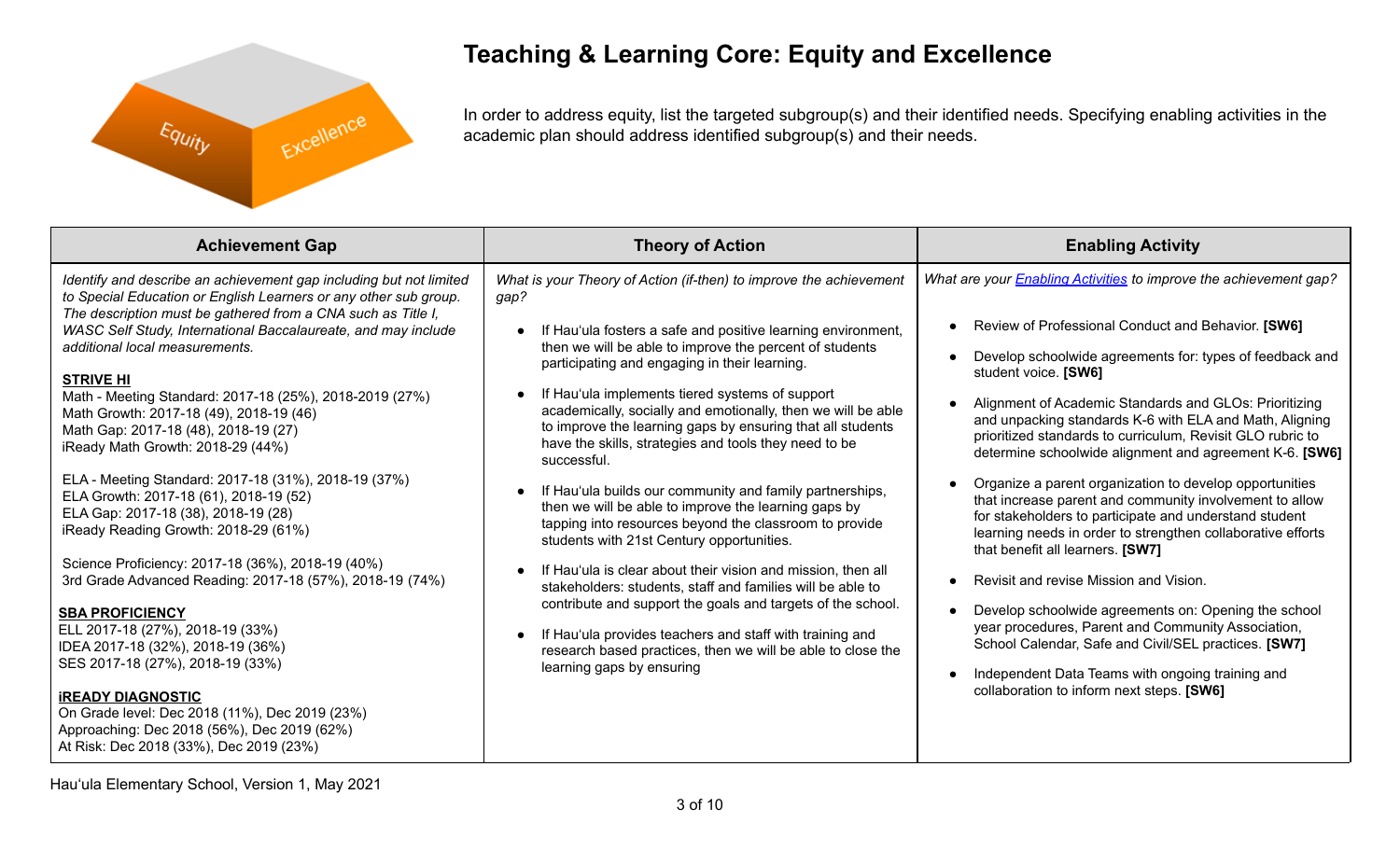

# **Innovation in Support of the Core: School Design and Student Voice**

Describe here your complex/school contexts for School Design and Student Voice.

● Hau'ula has made a significant shift over the last five years addressing school culture and the social emotional needs of our students and community. Our focus continues on providing students with the mindset, skills, tools and pathways to be engaged in their learning and prepare them for future college and career opportunities.

Describe here your current and continuing initiatives that will further advance your 2020-21 School Design and Student Voice.

● Our understanding and functionality with RTI is critical in advancing our work with students. We continue to build and maintain each level of support to appropriately address the social, emotional and academic needs of all students.

Describe here your Conditions for Success for School Design and Student Voice

● Conditions for success would entail highly qualified and trained stakeholders who are able to function in their capacity to provide the support to students and the school. Having access to the partnerships that understand the school's needs and are able to contribute to the overall vision.

### **SY 2021-2022 [Measurable Outcomes](https://docs.google.com/document/d/1ZUJS1Zd6kueCzag9Ja-rDCrDVyaJFBmV-dJgk6fY1X8/edit)**

*What are your [Measurable](https://docs.google.com/document/d/1ZUJS1Zd6kueCzag9Ja-rDCrDVyaJFBmV-dJgk6fY1X8) Outcomes around School Design and Student Voice? What are you designing?*

Through the design and implementation of behavioral expectations school-wide, that are inclusive of all stakeholders: students, staff, families to ensure a safe and positive learning environment conducive to the success, achievement and whole child development of every student and to ensure the successful branding of a culture and climate that aligns to the vision and mission of the school we will ensure:

- A revised mission and vision that is shared and agreed upon by stakeholders (parents, students, staff, community)
- A Professional Conduct and Behavior Norms included in handbook and shared with stakeholders (parents, students, staff, community)

*Why are you implementing them?*

- The same vision and mission has existed for many years and may not align with current programs and policies that are making positive impacts on school.
- Students respecting each other continues to be a concern among students.

*How will you know that they are causing an improvement?*

- Survey data will indicate positive ratings for a safe and positive learning environment
- Students will participate in discussions and recommend activities and programs to further support a safe and positive learning environment
- All stakeholders: staff, students and families will be able to demonstrate and model behavior expectations and professional conduct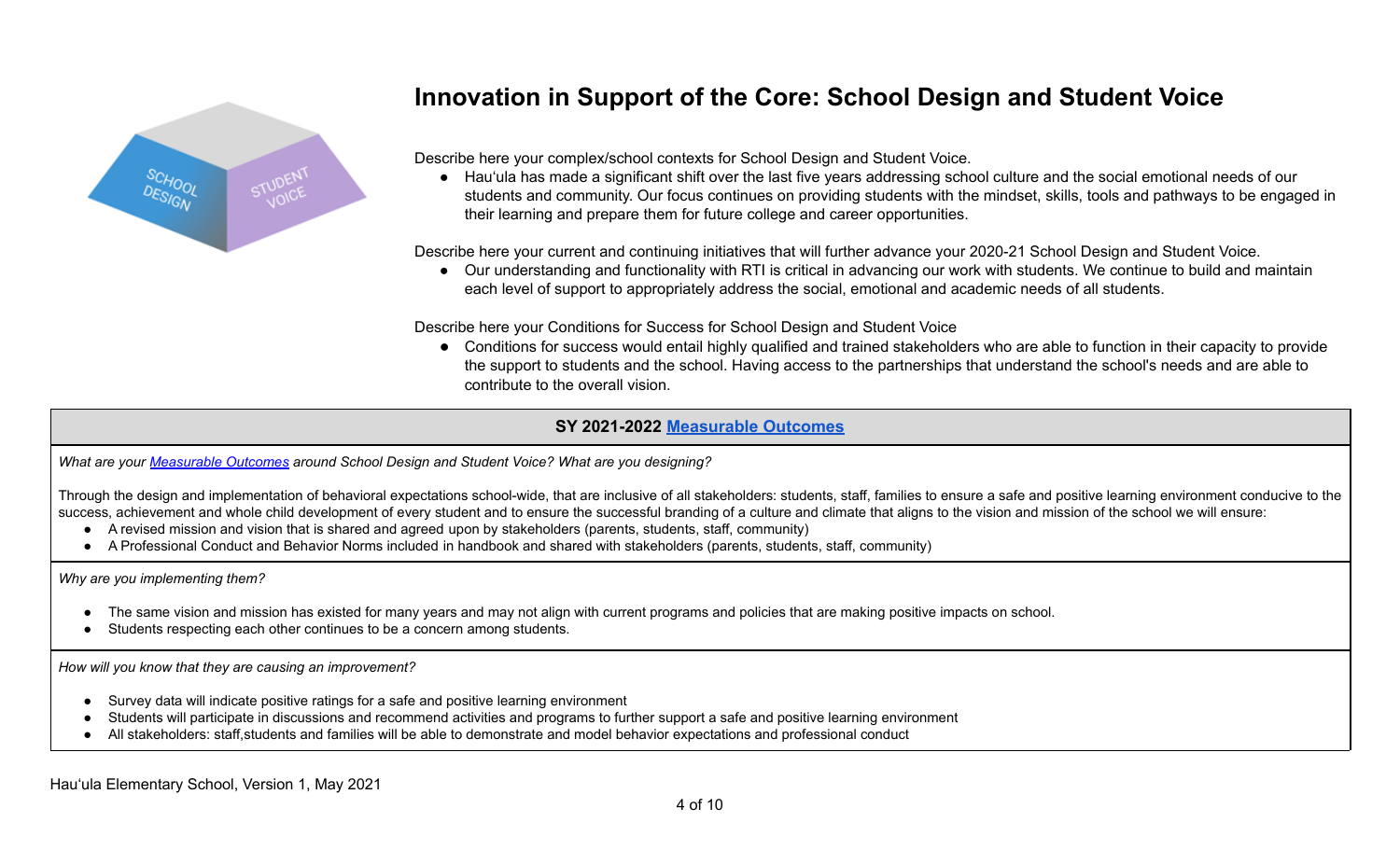#### **SY 2021-2022 [Measurable Outcomes](https://docs.google.com/document/d/1ZUJS1Zd6kueCzag9Ja-rDCrDVyaJFBmV-dJgk6fY1X8/edit)**

*What are your [Measurable](https://docs.google.com/document/d/1ZUJS1Zd6kueCzag9Ja-rDCrDVyaJFBmV-dJgk6fY1X8) Outcomes around School Design and Student Voice? What are you designing?*

Through the development and implementation of student centered programs and supports that address the total well-being of students and the need to be in school daily, to maximize learning opportunities, college and career pathways and to foster independent learning and positive habits that are conducive to the success, achievement and whole child development of every student we will ensure:

● A 2% increase of survey data in school belonging as measured by the Panorama survey

*Why are you implementing them?*

- Chronic Absenteeism is 29%. We do not have a consistent system to monitor, track and communicate next steps.
- Opportunities to explore college and career pathways limited.
- No formal SEL program exists.

*How will you know that they are causing an improvement?*

- Chronic Absenteeism rates will decrease.
- Students will participate in discussions and recommend pathways and programs of choice.
- SEL strategies will be embedded in curriculum K-6

### **SY 2021-2022 [Measurable Outcomes](https://docs.google.com/document/d/1ZUJS1Zd6kueCzag9Ja-rDCrDVyaJFBmV-dJgk6fY1X8/edit)**

*What are your [Measurable](https://docs.google.com/document/d/1ZUJS1Zd6kueCzag9Ja-rDCrDVyaJFBmV-dJgk6fY1X8) Outcomes around School Design and Student Voice? What are you designing?*

Through the implementation of quality instructional practices at leveled tiers of instruction to strengthen and maximize learning opportunities for all students, to improve student achievement and growth on state standards, and provide stability and support to staff and students through the alignment and allocation of resources and programs we will ensure:

- A 5% increase in STRIVE HI scores in ELA and Math as measured by SBA
- A 5% increase in Growth percent in ELA and Math as measured by iReady

*Why are you implementing them?*

- Need to align resources and supports that address levels of instruction and intervention
- New system in place to monitor and track growth in ELA and Math need consistent implementation
- Need a formal Tier 2 and 3 process and program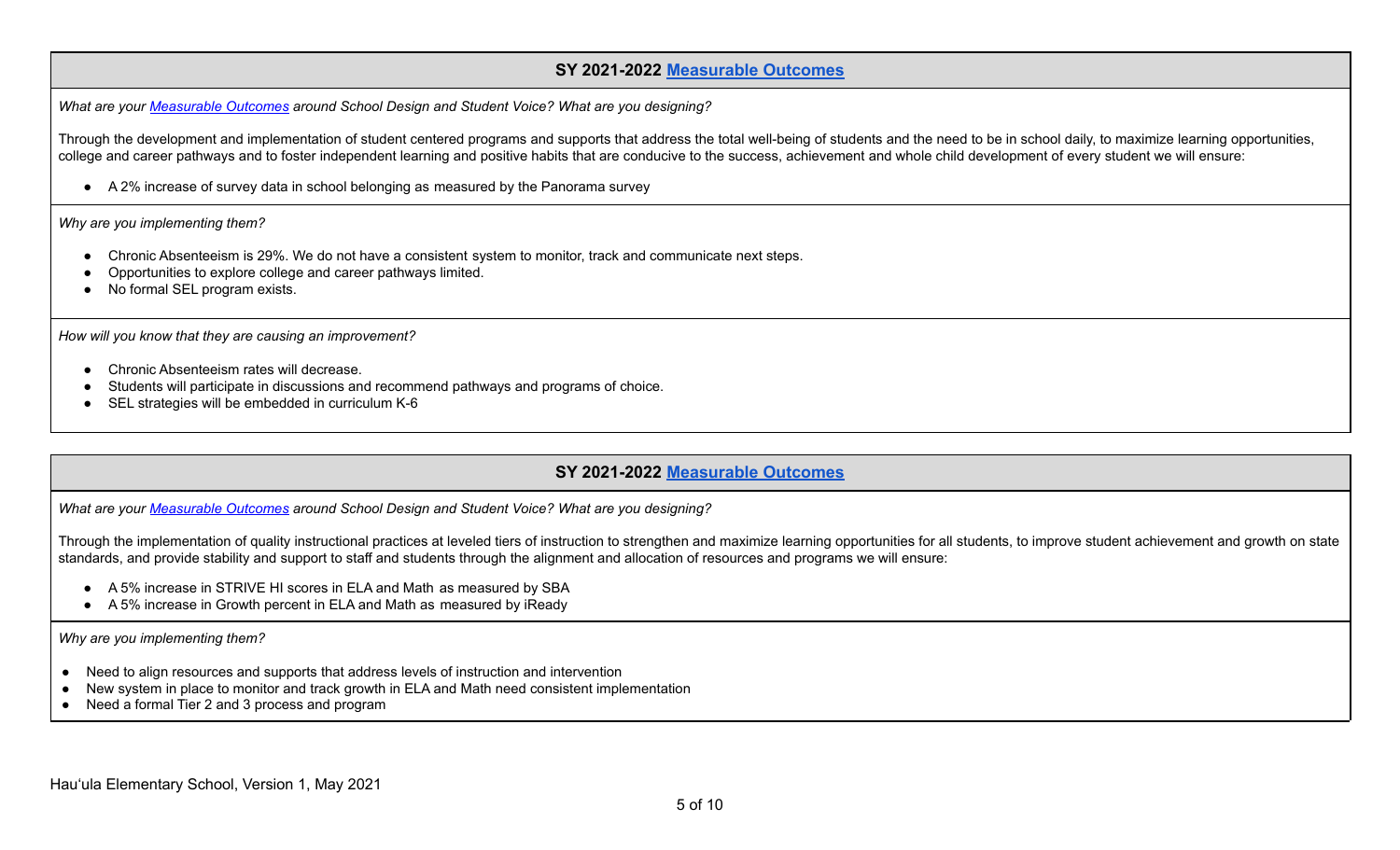*How will you know that they are causing an improvement?*

- Students will be able to track and monitor their growth in ELA and Math
- Quarterly data will reflect growth and progress of grade level goals in ELA and Math
- Schedules will reflect Tier 2 and 3 Instructional groupings

### **SY 2021-2022 [Measurable Outcomes](https://docs.google.com/document/d/1ZUJS1Zd6kueCzag9Ja-rDCrDVyaJFBmV-dJgk6fY1X8/edit)**

*What are your [Measurable](https://docs.google.com/document/d/1ZUJS1Zd6kueCzag9Ja-rDCrDVyaJFBmV-dJgk6fY1X8) Outcomes around School Design and Student Voice? What are you designing?*

To establish, build and maintain open and effective lines of communication to foster and promote healthy, positive relationships between home, school and community and to strengthen family and community partnerships that align with and support the academic goals of the school we will ensure:

- A parent organization established with membership board, bylaws and agreements
- A professional Conduct and Behavior Norms included in handbook and shared with stakeholders (parents, students, staff, community)

*Why are you implementing them?*

- No formal parent organization.
- Title 1 School: 64% Free and Reduced; Family/Community Partnerships component
- 21st Century School: Family/Community Partnerships component

*How will you know that they are causing an improvement?*

- Family engagement activities will include support in planning and participation by families.
- Participation in family engagement meetings will increase
- Quarterly data will reflect growth and progress of grade level goals in ELA and Math

### **SY 2021-2022 [Measurable Outcomes](https://docs.google.com/document/d/1ZUJS1Zd6kueCzag9Ja-rDCrDVyaJFBmV-dJgk6fY1X8/edit)**

*What are your [Measurable](https://docs.google.com/document/d/1ZUJS1Zd6kueCzag9Ja-rDCrDVyaJFBmV-dJgk6fY1X8) Outcomes around School Design and Student Voice? What are you designing?*

Through the implementation of high functioning data team systems using a process of plan, do, check, act to set targets, analyze next steps, communicate with parents, and ensure ongoing, regular, professional collaboration time for colleagues to share and reflect on best practices and new learning; and to provide clear feedback and expectations for students regarding their success and growth we will ensure:

● 100% of teachers will participate in data teams as measured by minutes and exit surveys.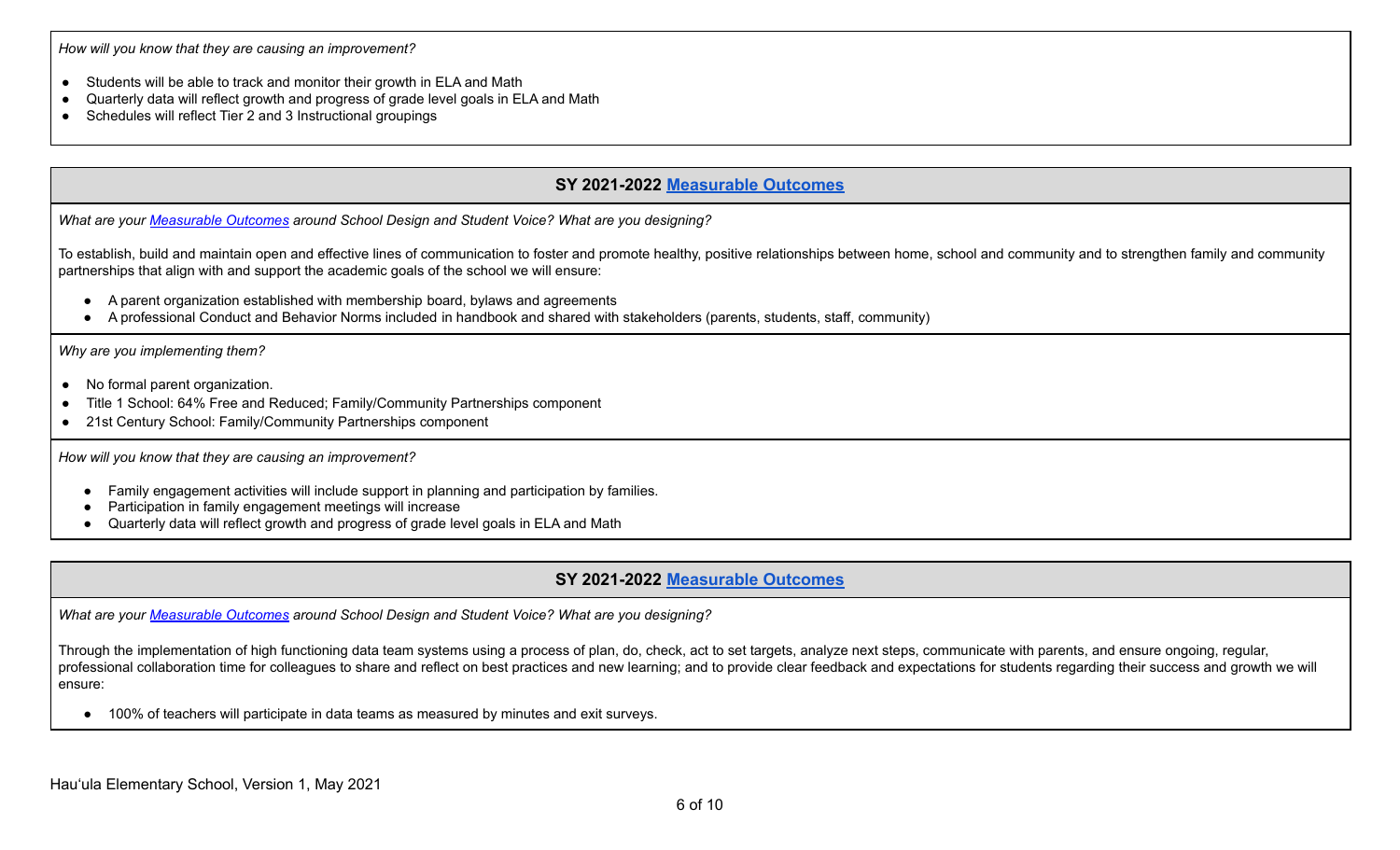#### *Why are you implementing them?*

- New data team system in place, need to continue consistent implementation
- Need to ensure that all teachers understand the data team process and are able to drive next steps.

*How will you know that they are causing an improvement?*

- Data team minutes will reflect understanding of the process.
- Data team surveys will indicate feedback, recommendations and next steps.
- Teachers will be able to drive their own data team meetings with relevant goals based on needs.
- Teachers will see growth in ELA and Math quarterly scores.



### **Innovation in Support of the Core: School Design and Student Voice**

FOCUS ON SY 2020-21: Crosswalk enabling activities, measurable outcomes, and budget outlay and monitoring.

| <b>Baseline Measurements</b>                                                                                                                                                                                                                                                                   | <b>Formative Measures</b>                                                                                                                                                                                      | <b>Summative Goals</b>                                                                                                                                                                             |
|------------------------------------------------------------------------------------------------------------------------------------------------------------------------------------------------------------------------------------------------------------------------------------------------|----------------------------------------------------------------------------------------------------------------------------------------------------------------------------------------------------------------|----------------------------------------------------------------------------------------------------------------------------------------------------------------------------------------------------|
| Add beginning of the year measurements here.                                                                                                                                                                                                                                                   | Add throughout the year measurements here.                                                                                                                                                                     | Add end of year goals here.                                                                                                                                                                        |
| <b>STRIVE HI</b><br>Math - Meeting Standard: 2018-2019 (27%)<br>Math Growth: 2018-19 (46)<br>Math Gap: 2018-19 (27)<br>iReady Math Growth: 2018-19 (44%)<br>ELA - Meeting Standard: 2018-19 (37%)<br>ELA Growth: 2018-19 (52)<br>ELA Gap: 2018-19 (28)<br>iReady Reading Growth: 2018-29 (61%) | <b>IREADY DIAGNOSTIC</b><br>On Grade level: Dec 2019 (23%)<br>Approaching: Dec 2019 (62%)<br>At Risk: Dec 2019 (23%)<br>• iReady ELA and Math Assessments (Winter 2020)<br>• 2020 Panorama Student Survey Data | <b>STRIVE HI</b><br>Math - Meeting Standard: 50%<br>Math Gap: 22<br>iReady Math Growth: 50%<br>ELA - Meeting Standard:50%<br>ELA Gap: 25<br>iReady Reading Growth: 70%<br><b>IREADY DIAGNOSTIC</b> |
| • iReady ELA and Math Assessments (Fall 2020)                                                                                                                                                                                                                                                  |                                                                                                                                                                                                                | On Grade level: 50%<br>Approaching: 35%<br>At Risk: 15%                                                                                                                                            |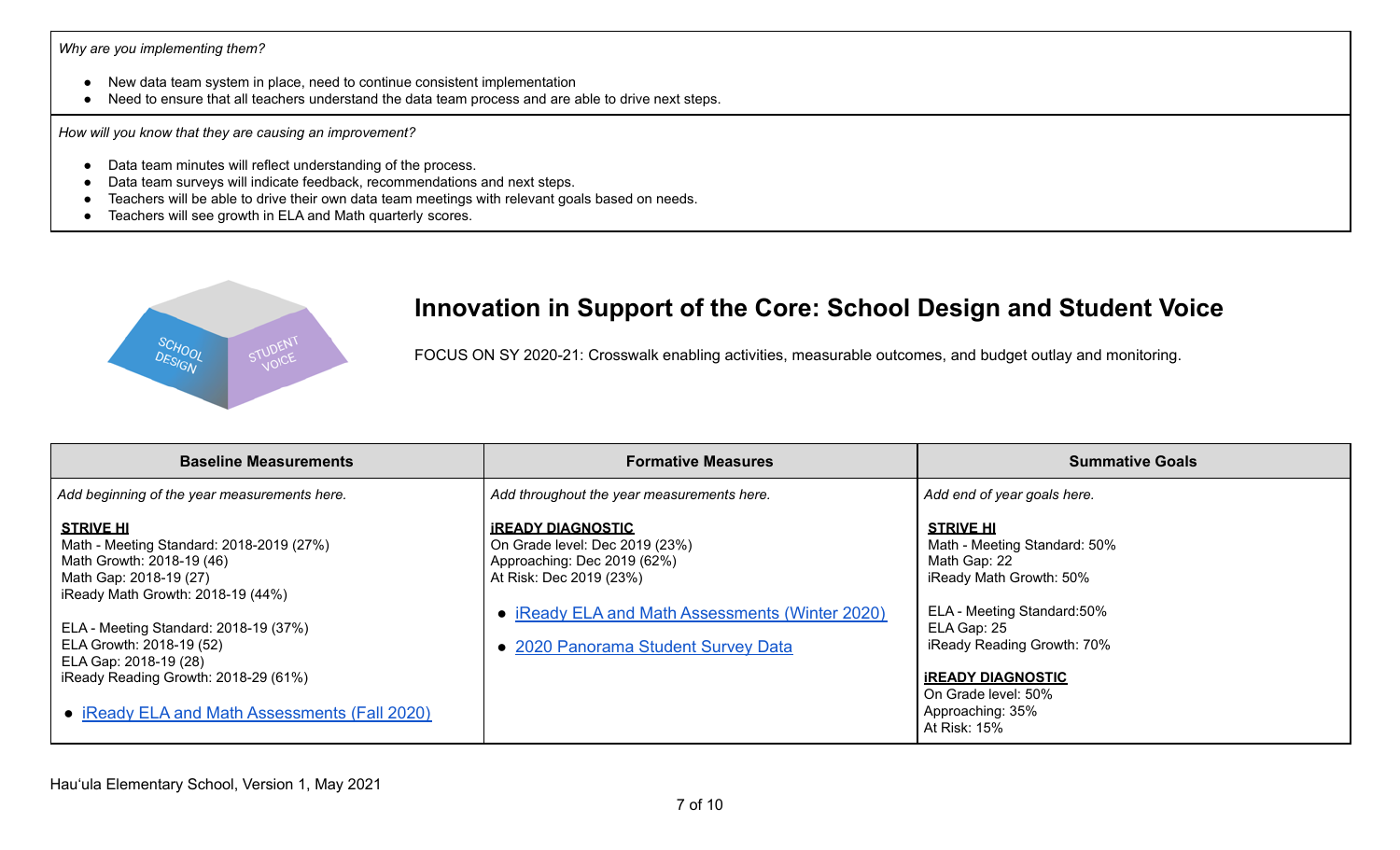#### **Student Outcomes**

| <b>Measurable Outcome(s)</b>                                                                                                                    | <b>Enabling Activity</b>                                                                                                                                                                                                                     | <b>Duration</b><br>Fall, Spring,<br>Yearlong | Source of<br><b>Funds</b><br>ProgramID | <b>School Monitoring</b><br><b>Activity [SW3]</b>                                                  | <b>Frequency</b><br>Quarter, Semester,<br>Annual | <b>Complex Monitoring</b><br><b>Activity</b><br>(to be completed by CAS)             |
|-------------------------------------------------------------------------------------------------------------------------------------------------|----------------------------------------------------------------------------------------------------------------------------------------------------------------------------------------------------------------------------------------------|----------------------------------------------|----------------------------------------|----------------------------------------------------------------------------------------------------|--------------------------------------------------|--------------------------------------------------------------------------------------|
| Revised Mission and Vision that is<br>shared and agreed upon by<br>stakeholders (parents, students, staff,<br>community)                        | <b>Revisit and revise Mission and Vision</b>                                                                                                                                                                                                 | Yearlong                                     | 42112                                  | • Quarterly SSC<br><b>Minutes</b><br>• Semester<br><b>Stakeholder Surveys</b><br>• Panorama Survey | Annual                                           | <b>Semester ART Reports</b><br>[SW3]<br><b>CAS School Visits and</b><br>Walkthroughs |
| Professional Conduct and Behavior<br>Norms included in handbook and<br>shared with stakeholders (parents,<br>students, staff, community)        | Review of Professional Conduct and Behavior [SW6]                                                                                                                                                                                            | Yearlong                                     | 42112                                  | • Semester<br><b>Stakeholder Surveys</b><br>• Quarterly Referral<br>Data<br>• Panorama Survey      | Annual                                           | <b>Semester ART Reports</b><br>[SW3]<br><b>CAS School Visits and</b><br>Walkthroughs |
| 2% increase of survey data in school<br>belonging as measured by the<br>Panorama survey                                                         | Develop schoolwide agreements for: types of feedback<br>and student voice                                                                                                                                                                    | Yearlong                                     | 42112                                  | • Panorama Survey<br>• Quarterly Teacher<br>Feedback                                               | Annual                                           | <b>Semester ART Reports</b><br>[SW3]<br><b>CAS School Visits and</b><br>Walkthroughs |
| 5% increase in STRIVE HI scores in<br>ELA and Math as measured by SBA<br>5% increase in Growth percent in ELA<br>and Math as measured by iReady | Alignment of Academic Standards and GLOs: Prioritizing<br>and unpacking standards K-6 with ELA and Math,<br>Aligning prioritized standards to curriculum, Revisit GLO<br>rubric to determine schoolwide alignment and agreement<br>K-6 [SW6] | Yearlong                                     | 42112                                  | • Quarterly Progress<br>Reports<br>• iReady Growth Data<br>• GLO Data                              | Annual                                           | Semester ART Reports<br>[SW3]<br><b>CAS School Visits and</b><br>Walkthroughs        |

### **Staff Outcomes**

| <b>Measurable Outcome(s)</b>         | <b>Enabling Activity</b>                                | Fall, Spring,<br>Yearlong | <b>Duration   Source of  </b><br><b>Funds</b><br>ProgramID | <b>School Monitoring</b><br><b>Activity [SW3]</b> | <b>Frequency</b><br>  Quarter, Semester,<br>Annual | <b>Complex Monitoring</b><br><b>Activity</b><br>(to be completed by<br>CAS) |
|--------------------------------------|---------------------------------------------------------|---------------------------|------------------------------------------------------------|---------------------------------------------------|----------------------------------------------------|-----------------------------------------------------------------------------|
| Parent organization established with | Organize a parent organization to develop opportunities | Yearlong                  | 18935                                                      | Membership Meeting                                | Quarter                                            | Semester ART Reports                                                        |

Hau'ula Elementary School, Version 1, May 2021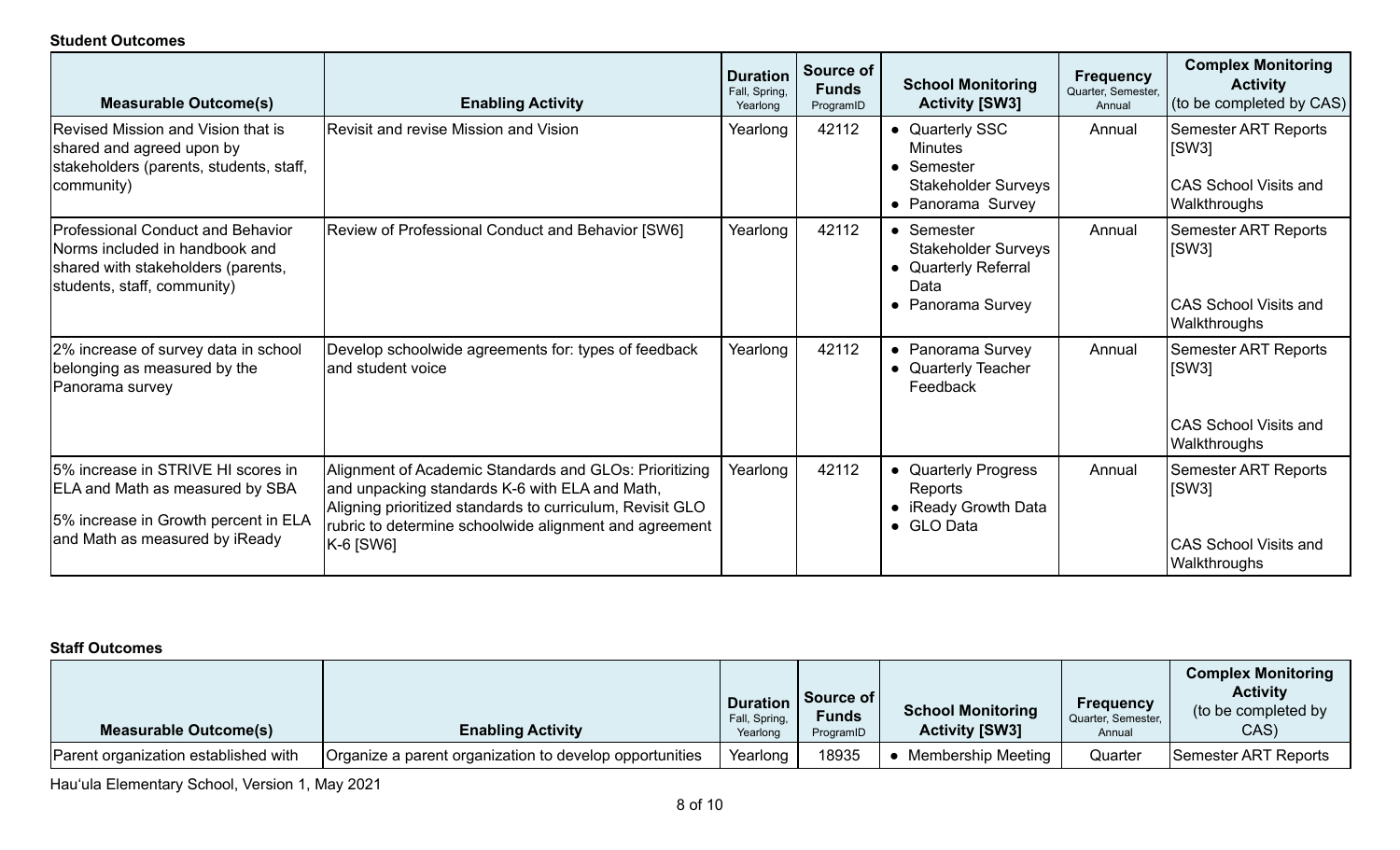| membership board, bylaws and<br>agreements                                                                                               | that increase parent and community involvement to allow<br>for stakeholders to participate and understand student<br>learning needs in order to strengthen collaborative efforts<br>that benefit all learners. [SW7] |          |       | Minutes and Agendas                                                                            |         | SW3 <br><b>CAS School Visits and</b><br><b>Walkthroughs</b>                          |
|------------------------------------------------------------------------------------------------------------------------------------------|----------------------------------------------------------------------------------------------------------------------------------------------------------------------------------------------------------------------|----------|-------|------------------------------------------------------------------------------------------------|---------|--------------------------------------------------------------------------------------|
| Professional Conduct and Behavior<br>Norms included in handbook and<br>shared with stakeholders (parents,<br>students, staff, community) | Develop schoolwide agreements on: Opening the school<br>year procedures, Parent and Community Association,<br>School Calendar, Safe and Civil/SEL practices [SW2,<br><b>SW7</b>                                      | Yearlong | 42112 | Semester<br><b>Stakeholder Surveys</b><br><b>Quarterly Referral</b><br>Data<br>Panorama Survey | Annual  | Semester ART Reports<br> SW3 <br><b>CAS School Visits and</b><br>Walkthroughs        |
| 100% of teachers will participate in<br>data teams as measured by minutes<br>and exit surveys.                                           | Independent Data Teams with ongoing training and<br>collaboration to inform next steps. [SW6]                                                                                                                        | Yearlong | 42112 | Data Team Minutes,<br>Agendas and Surveys                                                      | Quarter | <b>Semester ART Reports</b><br> SW3 <br><b>CAS School Visits and</b><br>Walkthroughs |